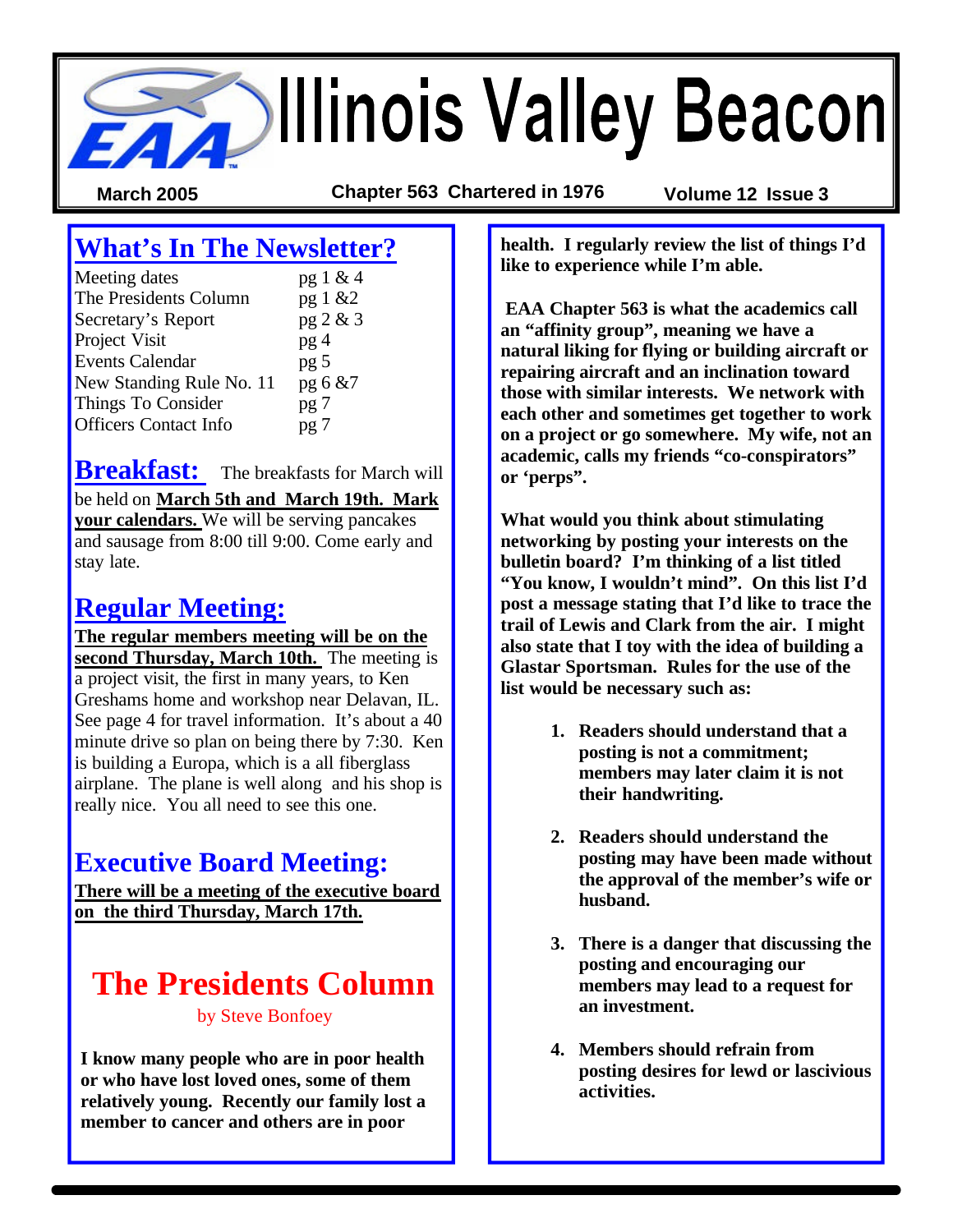**5. If Murphy's law produces unintended results, Chapter 563 and the EAA will say: "Never heard of them!"**

**Let me know if you would support a "You know, I wouldn't mind …." list.**

## **Your Secretary Reports The**

## **Meeting Minutes for 10 Feb 05**

#### **MEETING MINUTES - 10 Feb 05**

The meeting was called to order at 7pm in the hangar by President Steve Bonfoey. We welcomed one guest, Chris Tate. Minutes of the January meeting were approved as printed in the Beacon, and the financial reports for December and January were approved as passed around by Treasurer Joe Ernst.

President Steve remarked on several items: let him know if you want a gate card so we can get your name on the approved list. The March meeting will not be at the hangar**,** but at Ken Gresham's shop, where we will see the progress on his FRP homebuilt (look for details in the next Beacon). Reminder - we now serve delicious hot breakfasts on the first and third Saturdays of the month. Be there at 8 am - and bring a friend or two.

Al Lurie reported that Byerly Aviation has apparently been sold - not many details known yet.

Steve introduced our speaker for the evening, a man well-known to most of us, Neil Pobanz, FBO at Marshall County Airport. Neil touched on a broad range of subjects covering aircraft building, maintenance and repair. He is, or has been, a CFI, A&P, IA, DAR, Mech Examiner among other things. He has worked on Cessna service difficulties, and currently is working on Beech Bonanza, Baron and Mentor wing spar problems. He states that his FAA Committee on Aging Aircraft has a philosophy of "keep em flyin", rather than caving in to suggestions that old planes be grounded by rule. For instance, they are trying to make it easier for older planes to use newer improved parts rather than those originally specified.

Every year Neil spends his Oshkosh Fly-in

time at the Repair Barn, where any experimental can pull in for help. Started years ago by Chapter 75 at Rockford, manned by some great volunteers, and with tools provided by SnapOn, they have earned the gratitude of countless pilots.

Among the tips Neil gave for homebuilders - TIG welds can look beautiful and still be flawed, so see him for a good reference. Also, keep meticulous logs, take lots of pictures of your progress, and be extra thorough if your project is composite, noting times, temps, and humidity.

The evening concluded with coffee, conversation, and cookies from the talented baker Morrie Caudill.

Respectfully Submitted, Bill Engel, Secretary

## **And The Board of Directors Minutes for 18 Feb. 04**

#### **BOARD MINUTES - 17 Feb 05**

The meeting was called to order at 7 pm in the chapter hangar. Present were President Steve Bonfoey, Secretary Bill Engel, Director Morrie Caudill, Director Bill Hounshell and guest Jim Sturges.

Minutes of the January Board meeting were approved as printed in the Beacon, but there was no financial report due to absence of the treasurer.

President Steve showed us his first results of constructing a chapter calendar. The board discussed at some length the best means of implementing it.

Under **Old Business** the secretary showed the material he promised to get from Oshkosh on the many aspects of chapter administration. We will order some of their most intriguing "white" papers".

Membership Chair Steve, who is working on a member database, was offered some helpful suggestions by those present. Morrie gave some statistics on member renewals (and lack thereof) which led to the suggestion that, for building membership, one of the most rewarding efforts could be personal contacts with those who have not renewed.

Program Chair Jerry Pilon was not present, but most arrangements are in place for the March meeting at Ken Gresham's place, where we will see his Europa project. We suggest carpooling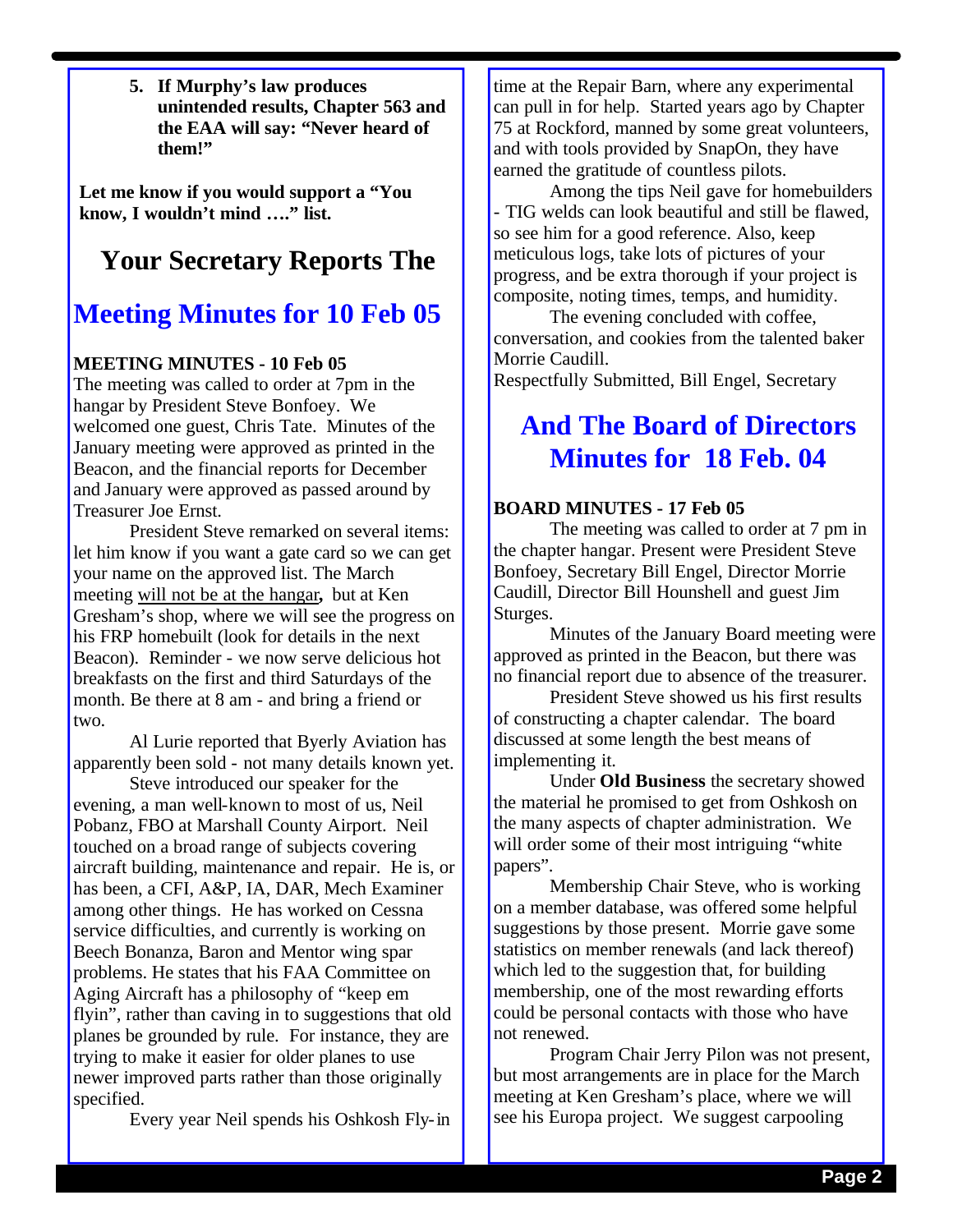with a nearby member, or better yet, bring a friend or prospective member. Directions will appear in the Beacon.

Properties & Safety Chair Engel showed the latest hangar priority list. Members who anticipate a need for hangar space should contact him to get on the list. Member Jim Sturges presented a good description of his craft, which he calls a Trike, and of his space requirements. Considering how it can be disassembled for storage in minimal space, we felt his tenancy would be a good fit for us all, so his application was approved. The board further discussed tenant rental fees: the recent increase to \$125 for tenants was generally agreed to be relatively high for those requiring small spaces. Thus, it was approved that the fee be set at \$75 for Sturges and for Jim Hanneman, as long as his space requirement remains small. As we were voicing our financial concerns, Jim Sturges interjected that he might be able to provide us information on a good income producing activity.

We discussed the draft of a new Rule for Casual Use of the hangar. After a thorough discussion it was decided that the Board recommend to the members passage of the draft. The proposed Standing Rule 11 will be distributed with the next Beacon, and voted on at the March meeting.

Anticipating passage of that rule, the Board voted to set the minimum fee for casual usage at \$8 per day.

Steve will contact our two prior casual users about this action.

Publications Chair Morrie has the task of developing a "members only" section for our web site. So far a suitable means has not been found. However, Jim Sturges mentioned he has experience with ways to do this, at no cost, by using aids from Yahoo.com. Morrie and Jim will pursue.

Public Relations Chair Dave Cook wasn't present, but we understand he is working up a chapter publicity brochure for distribution to local businesses, C of C, etc. It may suggest we are a great place for donations because of our tax exemption.

Special Events Chair Bill Hounshell updated us on the planned visit to the Cessna plant in May. He also stated that he will contact Oshkosh for information on possible visits to Peoria by the B-17 and/or the Spirit of St. Louis replica. These are great opportunities to bring in much-needed revenue, provided we again can get out the necessary chapter volunteers.

Regarding Youth Outreach, there was considerable discussion on ways to increase our Young Eagles activity. Several suggestions were made, but no conclusions were reached.

The only item of **New Business** was the presentation to the chapter of a donation. An experimental aircraft kit, a BD-5A was offered by Bill Engel, who wishes that it be built for educational purposes, i.e. providing members (and maybe kids) hands-on experience in aircraft construction. When finished it will be used for ground demonstrations only. The board voted to accept the offer.

The meeting was adjourned at 9:30 pm. Respectfully Submitted, Bill Engel, Secretary

## **2005 Dues**

When you pay your dues, please fill out a membership form so we can have complete information on each member. Your editor has to make up a new email list and a new paper mail list so we can keep you all informed.

It is required to be a national member in order to be a voting Chapter member. If you want to just be a visiting, guest, a walk in off the street, type of member. That's up to you. I don't think anyone will be turned away.

I encourage you to go all the way. Jump in with both feet. Get involved with your Chapter and make it better for everyone. It does pay dividends.

Please fill out a membership application and turn it in to Joe Ernst, our Treasurer.

**Gate Passes Gate passes are** 

**available to Chapter 563 members now. You must be a Chapter and/or family member to retain the pass. You must request the pass from Steve Bonfoey who will pass the information on to the FBO. A reservation fee of \$5.00 is required when you pick up the pass at the FBO.**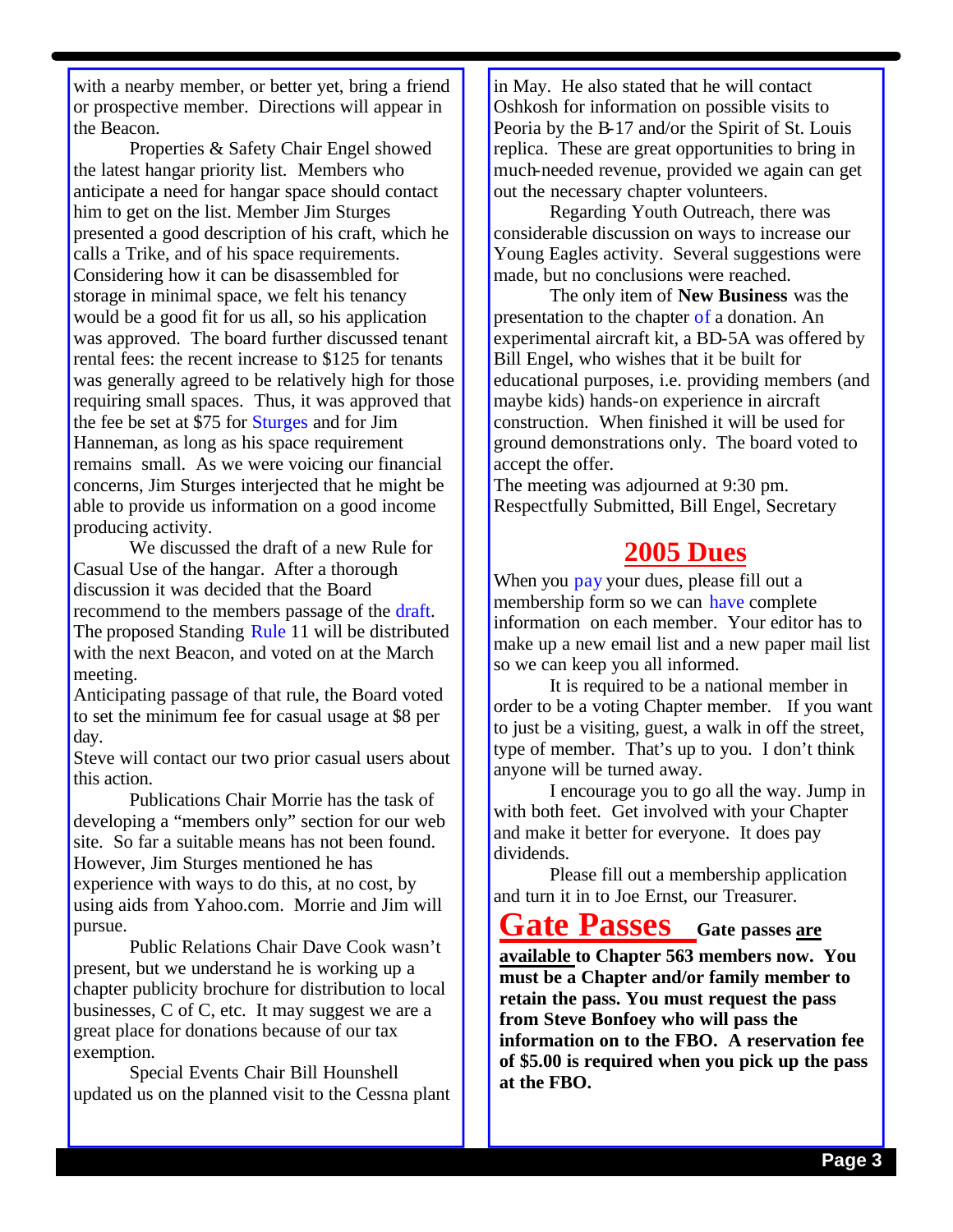#### **The March membership meeting will be held at Ken Greshams' work shop, about 2.5 miles West of Delavan, IL on State Route 122. His address is 17150 State Route 122, Delavan, IL 309-244-7190**

Ken has a very nice work shop and is pretty far along on the fiberglass phase of the construction. We haven't had a project visit for several years and this gives us all a chance to see what is involved in this type of construction. Ken says he needs help at this point. He's facing the wiring and engine installation soon and will listen to any suggestions you may have. Like every first time builder, his experience ends where the next step in construction begins. It's really a learn by doing method and all you can expect is to not make the same mistake twice.

The directions to Kens are pretty simple. There are three ways you can go.

Take I74 to Morton, I155 to Rt.122 (Delavan exit), and continue on Rt. 122 through the town of Delavan and about 2,5 miles out to the West side. His house is out there all by itself on the North side of the road.

Take Rt. 29 through Pekin and continue until you hit Rt. 122. Turn left (East) toward Delavan and drive about 2 miles to Tower Line Rd., Rt. 11. Kens house will be on your left near that intersection. He will have a sign out front.

Take Springfield Road out of E. Peoria and continue until you hit Rt. 122. Turn West toward Delavan and continue as in No. 1. There are only about 4 miles difference between the shortest and longest way. The trip takes about 40 minutes either way so lets try to all be there by 7:30.

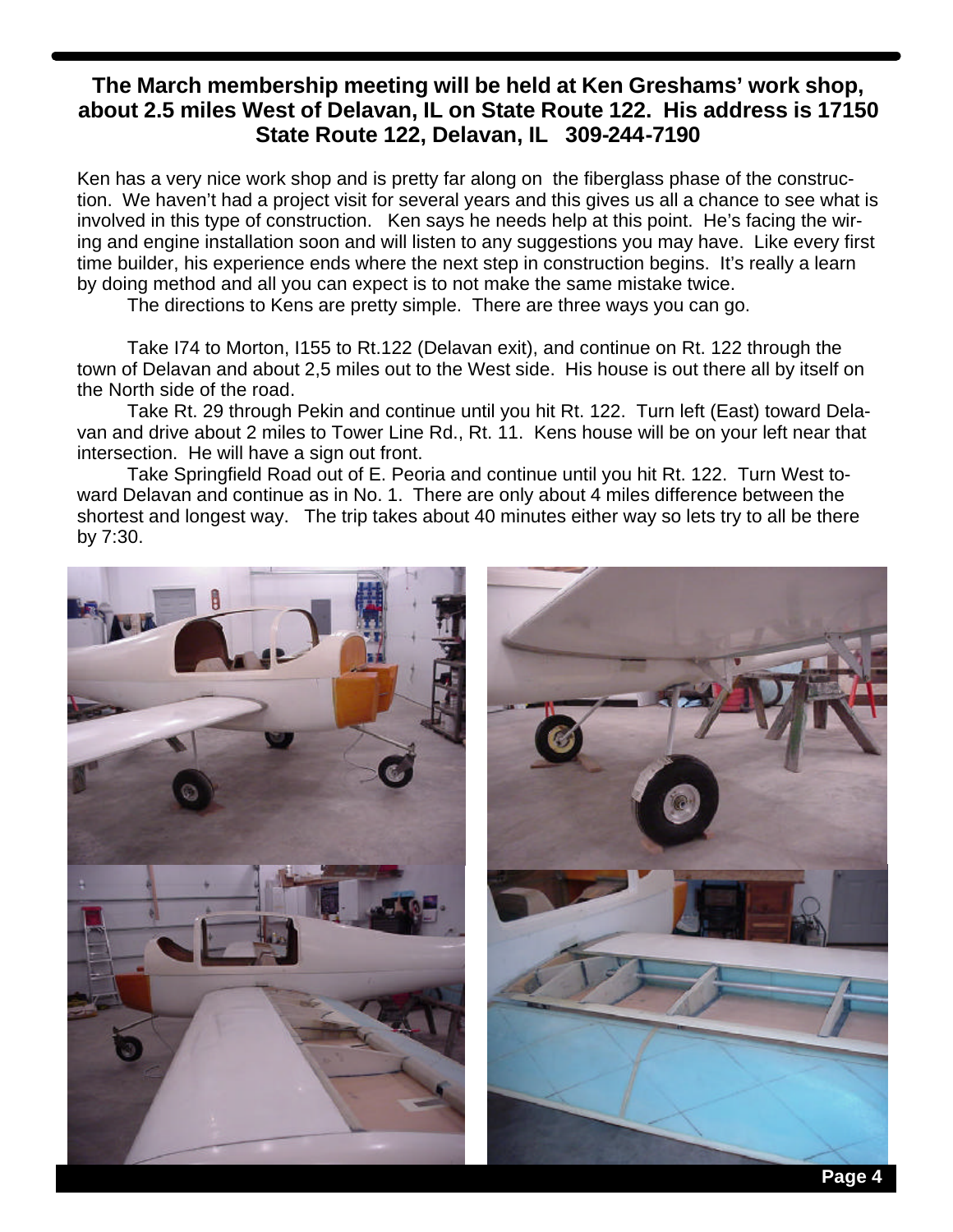| <b>Breakfasts</b> |                 | <b>Membership</b><br><b>Meetings</b> | <b>Directors</b><br><b>Meetings</b> |  |
|-------------------|-----------------|--------------------------------------|-------------------------------------|--|
| <b>January</b>    | 1 and 15        | 13                                   |                                     |  |
| <b>February</b>   | 5 and 19        | 10                                   | 17                                  |  |
| <b>March</b>      | 5 and 19        | 10                                   | 17                                  |  |
| <b>April</b>      | 2 and 16        | 14                                   | 21                                  |  |
| <b>May</b>        | <b>7 and 21</b> | 13                                   | 20                                  |  |
| June              | 4 and 18        | 9                                    | 16                                  |  |
| <b>July</b>       | 2 and 16        | 14                                   | 21                                  |  |
| <b>August</b>     | <b>6 and 20</b> | 11                                   | 18                                  |  |
| <b>September</b>  | 3 and 17        | 8                                    | 15                                  |  |
| <b>October</b>    | 1 and 15        | 13                                   | 20                                  |  |
| <b>November</b>   | 5 and 19        | 10                                   | 17                                  |  |
| <b>December</b>   | 3 and 17        | 8                                    | 15                                  |  |

# **Calendar of Events 2005**

| <b>Speakers/Presentations:</b>     |                           |                                       |                  |          |
|------------------------------------|---------------------------|---------------------------------------|------------------|----------|
| <b>January - Alan Lurie (GPS)</b>  | May (Scott Decker, C-130) |                                       | <b>September</b> |          |
| <b>February</b> (Niel Pobanz)      |                           | <b>June</b> (Adama Allmond, Training) | <b>October</b>   |          |
| <b>March</b> (Project Visit)       | <b>July</b>               |                                       | <b>November</b>  |          |
| <b>April</b> (Jim Hannemann, Irac) | <b>August</b>             | Picnic                                | <b>December</b>  | Luncheon |

**Flying:** AOPA Safety Seminar, Mt. Hawley, March 17. Cessna Plant tour, May 24.

**Comments**: Your Board of Directors has been working hard to improve the membership meetings by conducting as much business as possible at the Directors meeting so the membership can have more time for speakers and presentations. We intend to fill the programs for the rest of the year in the hope that more of you will attend the membership meetings. The speakers we have had so far have been excellent and deserve a larger audience. If you want to hear the business discussions, you are welcome to attend the Directors meetings on the second Thursday of each month. Come to the next meeting and hear and see what you are missing.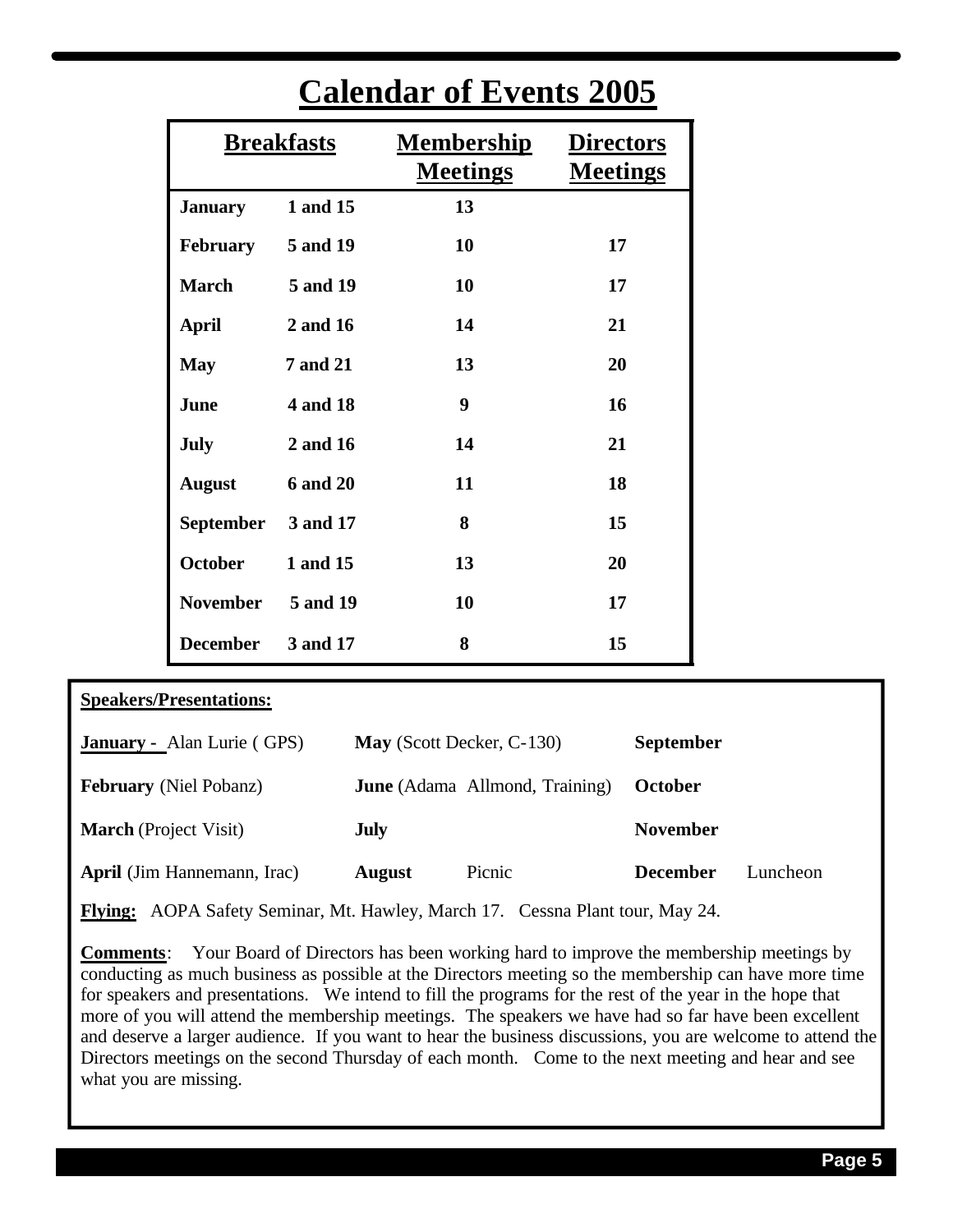### **To members of EAA Chapter 563:**

**Our chapter has had several requests from people, besides the regular tenants, to use our hangar for varying periods of time and varying purposes. In order to have a fair and consistent policy about this, we decided that a new rule would be appropriate.**

**At its February 17, 2005 meeting, your Board of Directors highly recommended that the following proposal be adopted by a chapter vote at the March meeting.** 

**If you have any questions please call the Secretary, Bill Engel at 691-6466. Thanks!** 

**( P R O P O S A L 2/ 19/ 05 )**

#### **EAA Chapter 563**

#### **STANDING RULE No. 11**

#### **HANGAR CASUAL USAGE**

**A. All usage of the Chapter Hangar shall comply with the chapter's lease and insurance agreements.**

**B. The hangar is managed by the Chapter Board of Directors, with advice from the Properties & Safety Standing Committee. Each application for casual use must be evaluated by the Board, and if that use is approved, the Board will charge the appropriate casual user fee, which is payable on demand.**

**C. Any applicant for casual use must be a Chapter member and an EAA member in good standing.**

**D. Casual users, and their guests if any, shall hold harmless EAA, the Chapter, its directors, members, and their agents for any loss, damage or injury incurred in conjunction with their usage of the hangar.**

**E. Casual users shall be responsible for any damage to Chapter or tenant property. If a tenant's property is to be moved, casual user must first obtain tenant's consent. Casual user may ask for temporary removal of tenant's property, but consent to either request is entirely at tenant's discretion.**

**F. A casual user shall promptly rectify any inconvenience to a tenant if asked. Access to, or passage of, tenant aircraft may not be restricted, unless user remains on-site to quickly provide access or passage.**

**G. Smoking, or use of combustion heaters or spray painting equipment are not permitted. Processes involving sparks, open flame, release of vapors, or processes producing fallout, such as grinding or sanding, are questionable in regard to safety and/or courtesy to others, so are best conducted away from the hangar.**

**H. Casual users shall be responsible for cleanup of the areas and equipment they use, for safe usage of materials and equipment, and for security of their own property.**